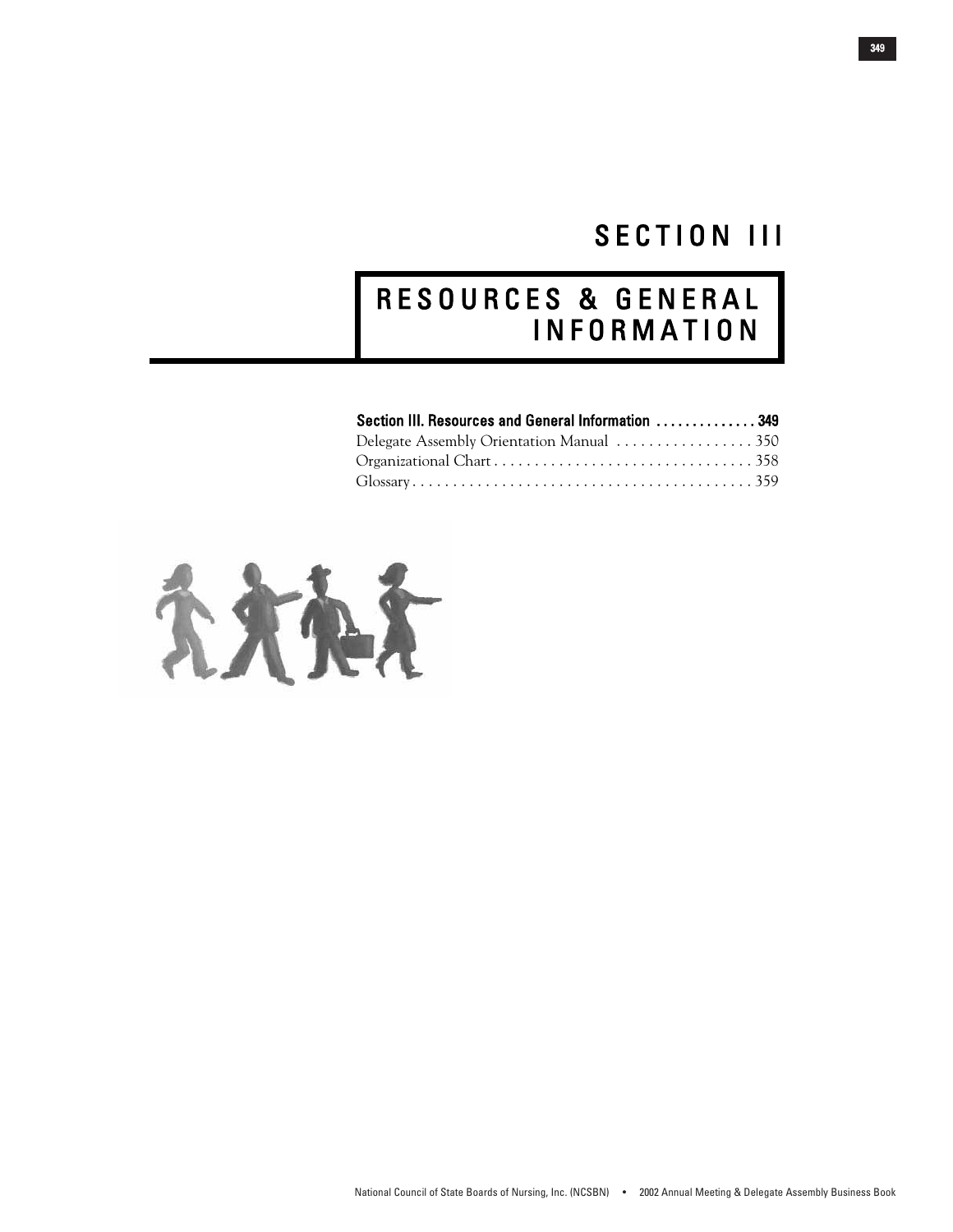# <span id="page-1-0"></span>Orientation Manual for Delegate Assembly Participants

# Purpose

The purpose of the Orientation Manual is to provide information about the mission, governance and operations of NCSBN. It is hoped that this manual will facilitate the active participation of all Delegate Assembly participants as well as the Board of Directors and committee members.

Following a brief discussion of NCSBN's history, this manual will describe the organization's structure, functions, policies and procedures.

# **History**

The concept of an organization such as NCSBN had its roots as far back as August 1912 when a special conference on state registration laws was held during the American Nurses Association (ANA) convention. At that time, participants voted to create a committee that would arrange an annual conference for people involved with state boards of nursing to meet during the ANA convention. It soon became evident that the committee required a stronger structure to deal with the scope of its concerns. However, for various reasons, the committee decided to remain within the ANA.

Boards of nursing also worked with the National League for Nursing Education (NLNE), which, in 1932, became the ANA's Department of Education. In 1933, by agreement with ANA, NLNE accepted responsibility for advisory services to the State Boards of Nurse Examiners (SBNE) in all education and examinationrelated matters. Through its Committee on Education, NLNE set up a subcommittee that would address, over the following decade, state board examination issues and problems. In 1937, NLNE published *A Curriculum Guide for Schools of Nursing*. Two years later, NLNE initiated the first testing service through its Committee on Nursing Tests.

Soon after the beginning of World War II, nurse examiners began to face mounting pressures to hasten licensing and to schedule examinations more frequently. In response, participants at a 1942 NLNE conference suggested a "pooling of tests" whereby each state would prepare and contribute examinations in one or more subjects that could provide a reservoir of test items. They recommended that the Committee on Nursing Tests, in consultation with representative nurse examiners, compile the tests in machine-scorable form. In 1943, the NLNE board endorsed the action and authorized its Committee on Nursing Tests to operate a pooling of licensing tests for interested states (the State Board Test Pool Examination or SBTPE). This effort soon demonstrated the need for a clearinghouse whereby state boards could obtain information needed to produce their test items. Shortly thereafter, a Bureau of State Boards of Nursing began operating out of ANA headquarters.

The bureau was incorporated into the ANA bylaws and became an official body within that organization in 1945. Two years later, the ANA board appointed the Committee for the Bureau of State Boards of Nurse Examiners, which was comprised of full-time professional employees of state boards.

In 1961, after reviewing the structure and function of the ANA and its relation to state boards of nursing, the committee recommended that a council replace it.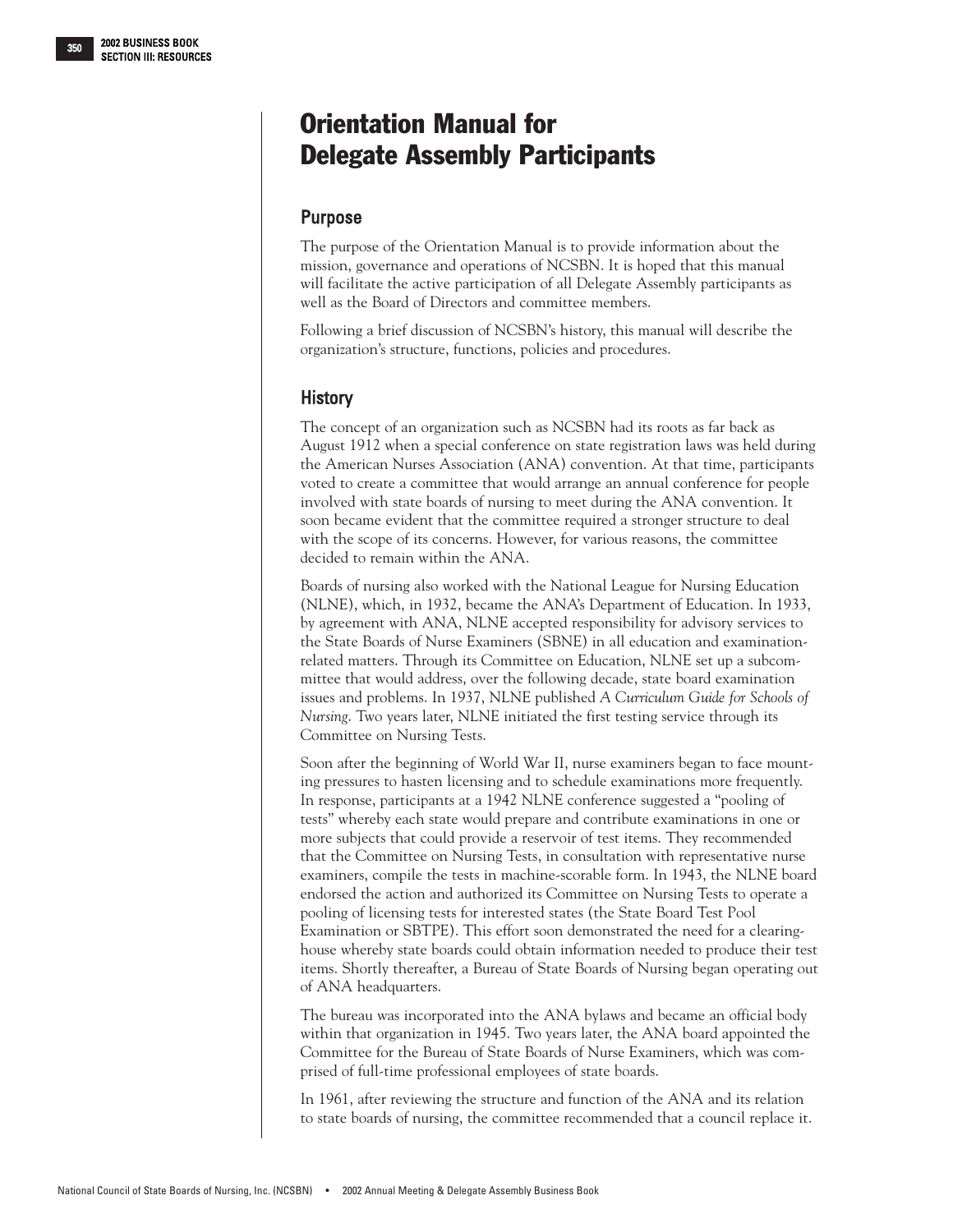Although council status was achieved, many people continued to be concerned about potential conflicts of interest and recognized the often-heard criticism that professional boards serve primarily the interests of the profession they purport to regulate.

In 1970, following a period of financial crisis for the ANA, a council member recommended that a free-standing federation of state boards be established. After a year of study by the state boards, this proposal was overwhelmingly defeated when the council adopted a resolution to remain with the ANA. However, an ad hoc committee was appointed later to examine the feasibility of the council becoming a self-governing incorporated body.

At the council's 1977 meeting, a task force was elected and charged with the responsibility of proposing a specific plan for the formation of a new independent organization. On June 5, 1978, the Delegate Assembly of ANA's Council of State Boards of Nursing voted 83 to 8 to withdraw from ANA to form the National Council of State Boards of Nursing.

## Organizational Mission, Strategic Initiatives and Outcomes

*The mission of the National Council of State Boards of Nursing is to lead in nursing regulation by assisting Member Boards, collectively and individually, to promote safe and effective nursing practice in the interest of protecting public health and welfare. The role of the National Council is to serve as a consultant, liaison, advocate, and researcher to Member Boards, and as an education and information resource to the public and policy makers.*

NCSBN currently has five strategic initiatives, one of which is to assist Member Boards in their role in the evaluation of initial and ongoing nurse and nurse aide competence. Another is to assist Member Boards to implement strategies to promote regulatory effectiveness to fulfill their public protection role. NCSBN also seeks to analyze the changing health care environment to develop state and national strategies to impact public policy and regulation effecting public protection. NCSBN will develop information technology solutions valued and utilized by Member Boards to enhance regulatory sufficiency. Lastly, NCSBN seeks to support the education and development of Member Board staff, Board Members and Board of Directors to lead in nursing regulation.

To achieve its strategic initiatives, NCSBN identifies expected outcomes, under which tactics for achieving these outcomes are developed, assessed and refined each fiscal year and provide the organization with a flexible plan within a disciplined focus. Annually, the Board of Directors evaluates the accomplishment of strategic initiatives and outcomes and the directives of the Delegate Assembly.

# Organizational Structure and Function

## Membership

Membership in NCSBN is extended to those boards of nursing that agree to use, under specified terms and conditions, one or more types of licensing examinations developed by NCSBN. At the present time, there are 61 Member Boards, including those from the District of Columbia, the Virgin Islands, Puerto Rico, Guam, American Samoa and the Northern Mariana Islands. Boards of nursing may become Member Boards upon approval of the Delegate Assembly, payment of the required fees and execution of a contract for using the NCLEX-RN® examination and/or the NCLEX-PN® examination.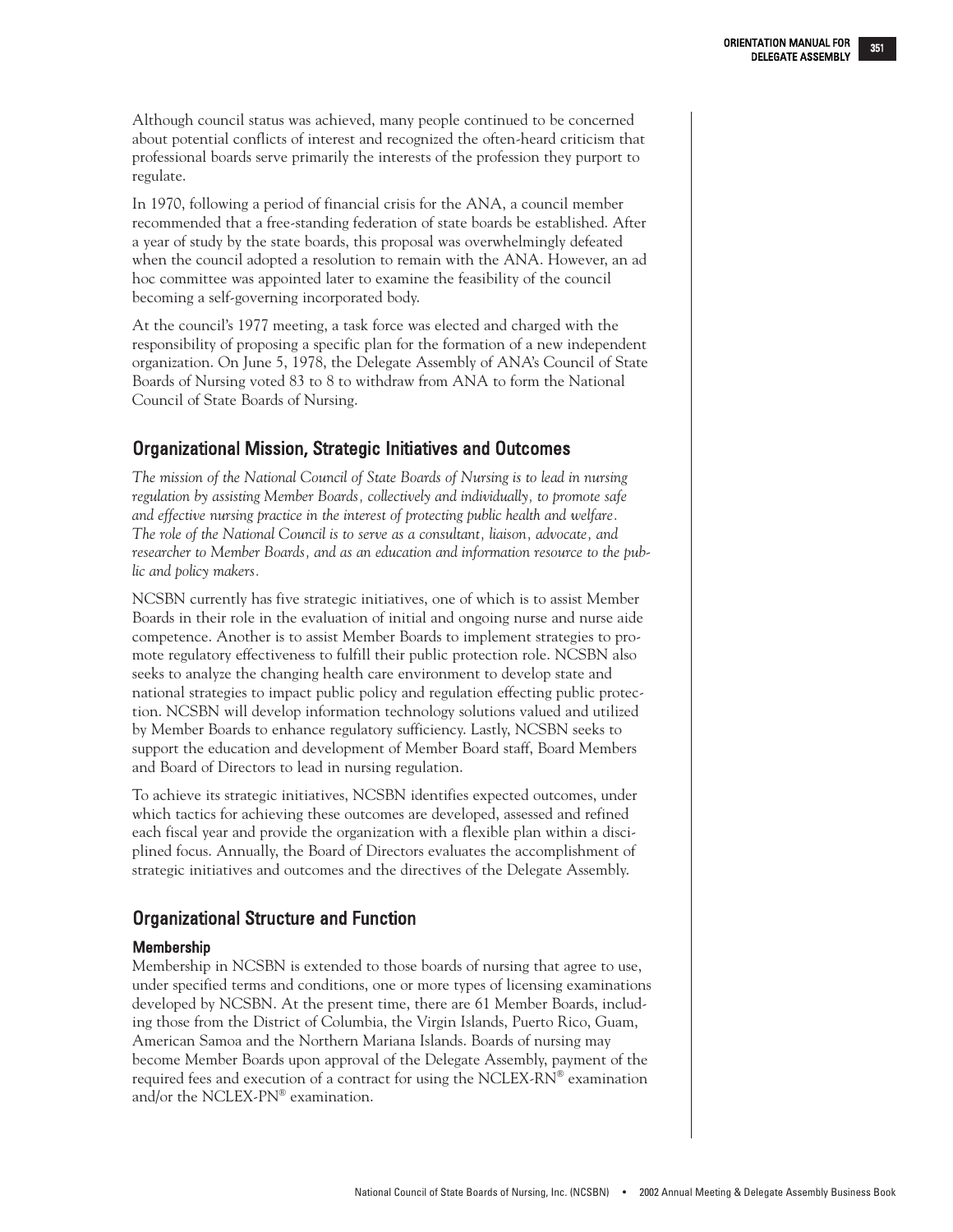Member Boards maintain their good standing through remittance of fees and compliance with all contract provisions and bylaws. In return, they receive the privilege of participating in the development and use of NCSBN's licensure examinations. Member Boards also receive information services, public policy analyses and research services. Member Boards who fail to adhere to the conditions of membership may have delinquent fees assessed or their membership terminated by the Board of Directors. They may then choose to appeal the Board's decision to the Delegate Assembly.

## Areas

NCSBN's membership is divided into four geographic areas. The purpose of this division is to facilitate communication, encourage regional dialogue on relevant issues and provide diversity of board and committee representation. Delegates elect area directors from their respective Areas through a majority vote of the Delegate Assembly. In addition, there are two directors-at-large who are elected by all delegates voting at the Annual Meeting. (See Glossary for list of jurisdictions by Area.)

## Delegate Assembly

The Delegate Assembly is the membership body of NCSBN and comprises delegates who are designated by the Member Boards. Each Member Board has two votes and may name two delegates and alternates. The Delegate Assembly meets at NCSBN's Annual Meeting, traditionally held in late July/early August. Special sessions can be called under certain circumstances. Regularly scheduled sessions are held on a rotation basis among Areas.

At the Annual Meeting, delegates elect officers and directors and members of the Committee on Nominations by majority and plurality vote respectively. They also receive and respond to reports from officers and committees and to receive a copy of the annual audit report. They may revise and amend the bylaws by a two-thirds vote, providing the proposed changes have been submitted at least 45 days before the session. In addition, the Delegate Assembly adopts the mission statement, strategic initiatives of NCSBN, and approves the substance of all NCLEX® examination contracts between NCSBN and Member Boards, adopts test plans to be used for the development of the NCLEX examination, the NCLEX examination test service, and establishes the fee for the NCLEX examination.

## Officers and Directors

NCSBN officers include the president, vice president, and treasurer. Directors consist of four area directors and two directors-at-large. Only members or staff of Member Boards may hold office, subject to exclusion from holding office if other professional obligations result in an actual or perceived conflict of interest.

No person may hold more than one elected office at the same time. The president shall have served as a delegate, a committee member or an officer prior to being elected to office. An officer shall serve no more than four consecutive years in the same officer position.

The president, vice president and treasurer are elected for terms of two years or until their successors are elected. The president, vice president and treasurer are elected in even-numbered years. The four area directors are elected for terms of two years or until their successors are elected. Area directors are elected in oddnumbered years. The two directors-at-large are elected each year for a one-year term.

Officers and directors are elected by ballot during the annual session of the Delegate Assembly. Delegates elect area directors from their respective areas.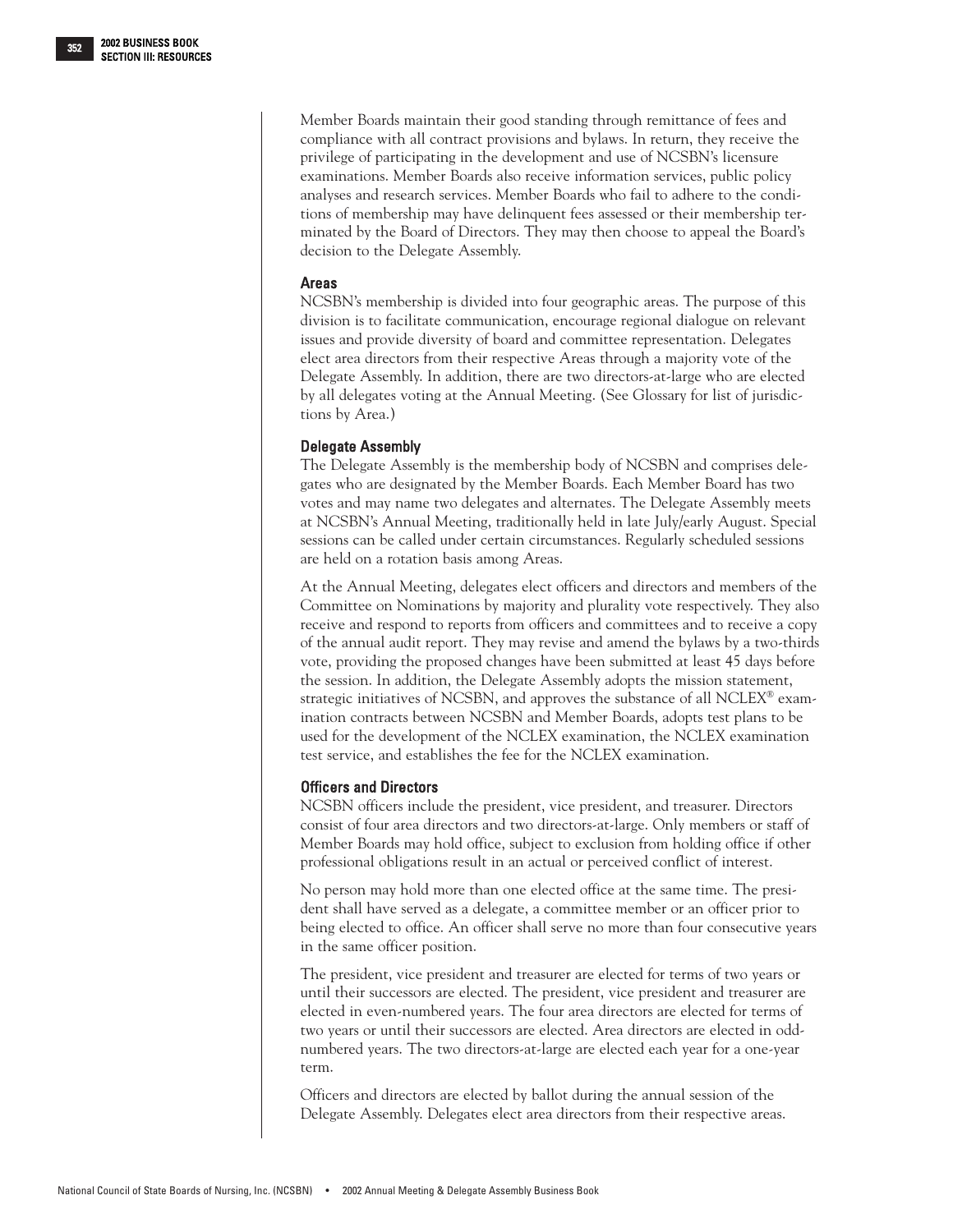Election is by a majority vote. Write-in votes are prohibited. In the event a majority is not established, the bylaws dictate the reballoting process.

Officers and directors assume their duties at the close of the session at which they were elected. The vice president fills a vacancy in the office of president. Board appointees fill other officer vacancies until the term expires.

## Board of Directors

The Board of Directors, the administrative body of NCSBN, consists of the nine elected officers. The Board is responsible for the general supervision of the affairs of NCSBN between sessions of the Delegate Assembly. The Board authorizes the signing of contracts, including those between NCSBN and its Member Boards. It also engages the services of legal counsel, approves and adopts an annual budget, reviews membership status of noncompliant Member Boards and renders opinions, when needed, about actual or perceived conflicts of interest.

Additional duties include the adoption of personnel policies for all staff, appointment of committees, monitoring of committee progress, approval of studies and research pertinent to NCSBN's purpose, and provision for the establishment and maintenance of the administrative offices.

## Meetings of the Board of Directors

All Board meetings are typically held in Chicago, with the exception of the pre- and post-Annual Meeting Board meetings that are held at the location of the Annual Meeting.

Board officers and directors are asked to submit reports and other materials for the meeting at least three weeks prior to each meeting so that they can be copied and distributed with other meeting materials. The call to meeting, agenda and related materials are mailed to Board officers and directors two weeks before the meeting. The agenda is prepared by staff, in consultation with the president, and provided to the membership via the NCSBN Web site (www.ncsbn.org).

A memo or report that describes the item's background and indicates the Board action needed accompanies items for Board discussion and action. Motion papers are available during the meeting and are used so that an accurate record will result. Staff takes minutes of the meeting. A summary of the Board's major decisions is provided for dissemination prior to the release of approved minutes following the next Board meeting.

Resource materials are available to each Board officer and director for use during Board meetings. These materials, which are updated periodically throughout the year, are kept at the NCSBN office and include copies of the articles of incorporation and bylaws, strategic plan, policies and procedures, contracts, budget, test plan, committee rosters, minutes and personnel manual.

## Communications with the Board of Directors

Communication between Board meetings takes place in several different ways. The executive director communicates weekly with the president regarding major activities and confers as needed with the treasurer about financial matters. In most instances, the executive director is the person responsible for communicating with NCSBN consultants about legal, financial and accounting concerns.

This practice was adopted primarily as a way to monitor and control the costs of consultant services.

Conference calls can be scheduled, if so desired by the president. Written materials are generally forwarded to Board members in advance of the call. These materials include committee or staff memos detailing the issue's background as well as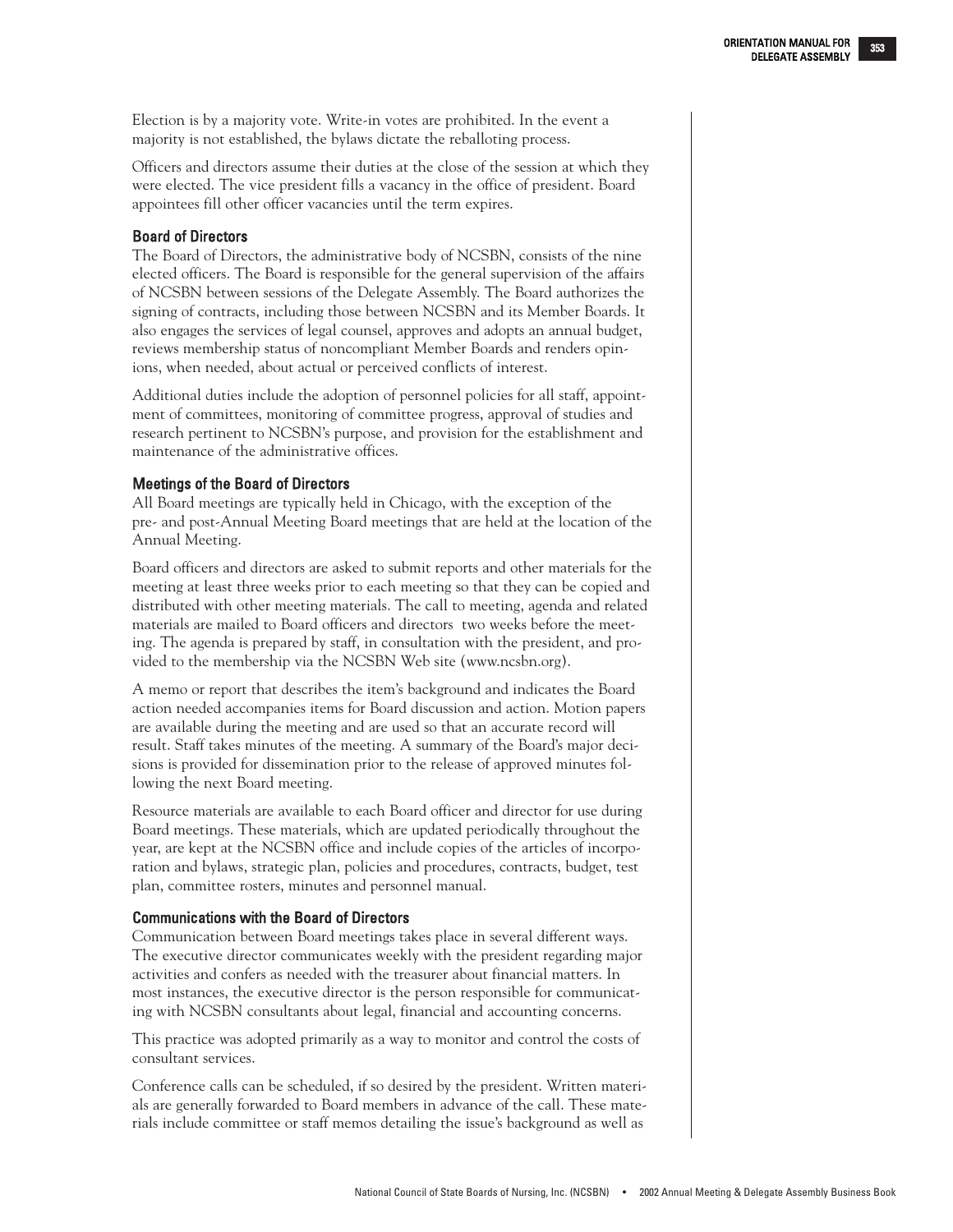Board action required. Staff prepares minutes of the call and submits them at the next regularly scheduled Board meeting.

Board members use NCSBN letterhead when communicating as representatives of NCSBN.

## Committee on Nominations

NCSBN delegates elect representatives to the Committee on Nominations. The committee consists of four people, one from each area, who may be either board members or staff of Member Boards. Committee members are elected to two-year terms. One half of the committee members are elected in even-numbered years and one half in odd-number years. They are elected by ballot with a plurality vote. The member receiving the highest number of votes shall serve as vice chair in the first year of the member's term and as chair in the second year of the term. The first meeting of the committee is held concurrent with the first meeting of the Board of Directors in the subsequent fiscal year.

The Committee on Nominations' function is to consider the qualifications of all candidates for Board of Director office and for the committee itself and to prepare a slate of qualified candidates. During the Delegate Assembly, additional nominations may be made from the floor.

## **Committees**

Many of NCSBN's objectives are accomplished through the committee process. Every year, the committees report on their activities and make recommendations to the Board of Directors. At the present time, NCSBN has five standing committees: Examination; Finance; Practice, Regulation, and Education; Bylaws; and Resolutions. Subcommittees, such as the Item Review Subcommittee (Exam), may assist standing committees.

In addition to standing committees, special committees are appointed by the Board of Directors for a defined term to address special issues and concerns. Recent examples of special committees include the Nur*sys™* Advisory Panel, Advanced Practice (APRN) Task Force, and the Disciplinary Curriculum Advisory Panel. NCSBN conducts an annual call for committee member nominations prior to the beginning of each fiscal year. Committees are governed by their specific charge and NCSBN policies and procedures. The appointment of committee chairs and committee members is a responsibility of the Board of Directors. Committee membership is extended to all current members and staff of Member Boards.

In the appointment process, every effort is made to match the expertise of each individual with the needs of NCSBN. Also considered is balanced representation whenever possible, among areas, board members and staff, registered and licensed practical/vocational nurses, and consumers. Non-members may be appointed to special committees as consultants to provide specialized expertise to committees. A Board of Director liaison and an NCSBN staff member are assigned to assist each committee. The respective roles of Board liaison, committee chairperson and committee staff are provided in NCSBN policy. Each work collaboratively to facilitate committee work and provide support and expertise to committee members to complete the charge. Neither the Board liaison nor the NCSBN staff are entitled to a vote, but respectively can advise the committee regarding the strategic or operational impact of decisions and recommendation.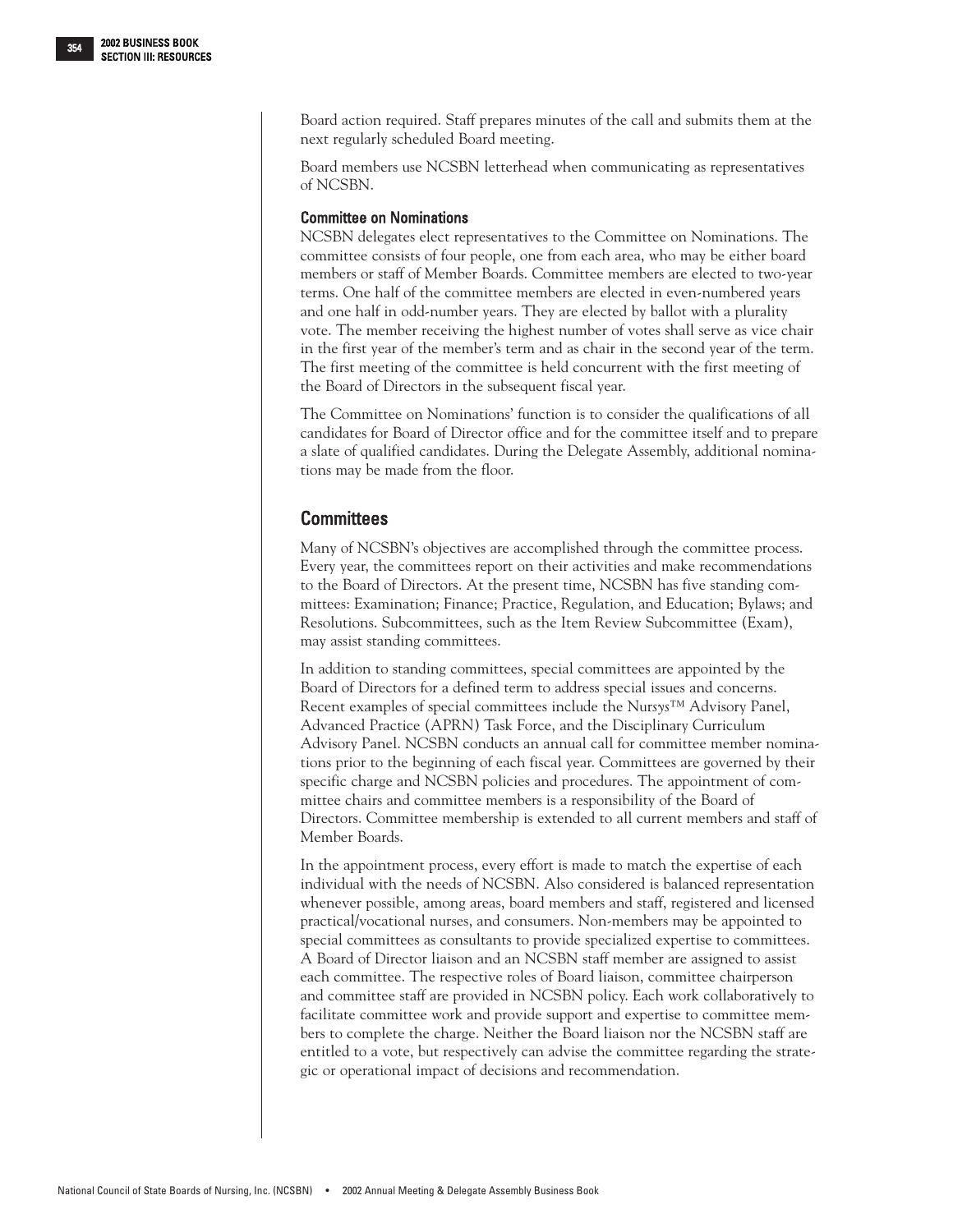National Council of State Boards of Nursing, Inc. (NCSBN) • 2002 Annual Meeting & Delegate Assembly Business Book

## Description of Standing Committees

## **Examination Committee**

The Examination Committee comprises at least nine members. One of the committee members shall be a licensed practical/vocational nurse or a board or staff member of an LPN/VN board. The committee chair shall have served as a member of the committee prior to being appointed as chair. The purpose of the Examination Committee is to develop the licensure examinations and evaluate procedures needed to produce and deliver the licensure examinations. Toward this end, it recommends test plans to the Delegate Assembly and suggests enhancements, based on research that is important to the development of licensure examinations.

The Examination Committee provides general oversight of NCSBN Licensure Examination (NCLEX®) process, including psychometrics, item development, test security and administration and quality assurance. Other duties include the selection of appropriate item development panels, test service evaluation, oversight of test service transitions and preparation of written information about the examinations for Member Boards and other interested parties. The committee also regularly evaluates the licensure examinations by means of item analysis and test, and candidate statistics.

One of NCSBN's major objectives is to provide psychometrically sound and legally defensible nursing licensure examinations to Member Boards. Establishing examination validity is a key component of this objective. Users of examinations have certain expectations about what an examination measures and what its results mean; a valid examination is simply one that legitimately fulfills these expectations.

Validating a licensure examination is an evidence-gathering process to determine two things: 1) whether or not the examination actually measures competencies required for safe and effective job performance, and 2) whether or not it can distinguish between candidates who do and do not possess those competencies. An analysis of the job for which the license is given is essential to validation.

There are several methods for analyzing jobs, including compilation of job descriptions, opinions of experts, and surveys of job incumbents. Regardless of the method used, the outcome of the job analysis is a description of those tasks that are most important for safe and effective practice.

The results of the job analysis can be used to devise a framework describing the job, which can then be used as a basis for a test plan and for a set of instructions for item writers. The test plan is the blueprint for assembling forms of the test, and usually specifies major content or process dimensions and percentages of questions that will be allotted to each category within the dimension. The instructions for item writers may take the form of a detailed set of knowledge, skills and abilities (KSA) statements or competency statements which the writers will use as the basis for developing individual test items. By way of the test plan and KSA statements, the examination is closely linked to the important job functions revealed through the job analysis. This fulfills the first validation criterion: a test that measures important job-related competencies.

The second criterion, related to the examination's ability to distinguish between candidates who do and do not possess the important competencies, is most frequently addressed in licensure examinations through a criterion-referenced standard setting process. Such a process involves the selection of a passing standard to determine which candidates pass and which fail. Expert judges with first-hand knowledge of what constitutes safe and effective practice for entry-level nurses are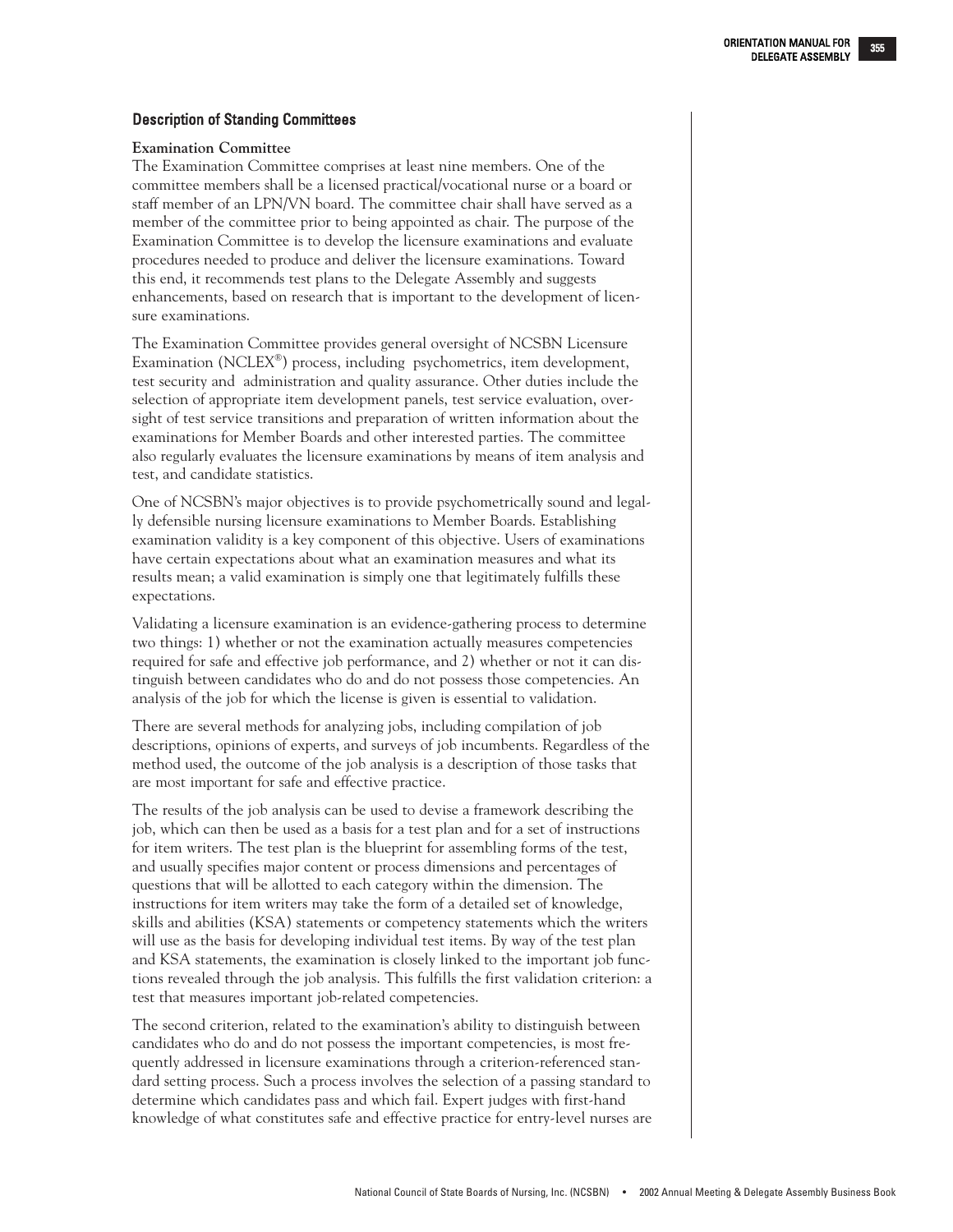selected to recommend a series of passing standards for this process. Judges are trained in conceptualizing the minimally competent candidate (performing at the lowest *acceptable* level), and they go through a structured process of judging success rates on each individual item of the test. Their pooled judgments result in identification of a series of recommended passing standards. Taking these recommendations along with other data relevant to identification of the level of competence, the Board of Directors sets a passing standard that distinguishes between candidates who do and do not possess the essential competencies, thus fulfilling the second validation criterion.

Having validation evidence based on job analysis and criterion-referenced standard setting processes and utilizing item construction and test delivery processes based on sound psychometric principles constitute the best legal defense available for licensing examinations. For most of the possible challenges that a candidate might bring against an examination, if the test demonstrably measures the possession of important job-related skills, its use in the licensure process is likely to be upheld in a court of law.

## **Finance Committee**

The Finance Committee comprises at least four members and the treasurer, who serves as the chair. The committee's primary purpose is to assure prudence and integrity of fiscal management and responsiveness to Member Board needs. It also reviews financial status on a quarterly basis and provides the Board of Directors with a proposed annual budget prior to each new fiscal year.

## **Practice, Regulation and Education Committee (PR&E)**

The Practice, Regulation and Education Committee comprises at least six members. The committee's purpose is to provide general oversight of nursing practice, regulation and education issues. It periodically reviews and revises the *Model Nursing Practice Act* and *Model Nursing Administrative Rules,* and recommends white papers, guidelines or other resources to the Board of Director for Member Board use. It also reviews NCSBN research data, conducts membership surveys and disseminates information to Member Boards and other interested parties. In the recent past, the committee has utilized subcommittees to study various issues, e.g., continued competence, foreign nurse issues, and accreditation/approval in nursing education.

## **Resolutions Committee**

The Resolutions Committee comprises at least four members generally representing each of the four NCSBN geographic areas and also includes one member of the Finance Committee. The committee's purpose is to review, evaluate and report to the Delegate Assembly on all resolutions and motions submitted by Member Boards. The committee is governed by the operational policies and procedures, the standing rules and the bylaws.

## **Bylaws Committee**

The Bylaws Committee comprises at least four members. The committee reviews and makes recommendations on proposed bylaws amendments as directed by the Board of Directors or the Delegate Assembly. The bylaws may be amended at any annual meeting or special session of the Delegate Assembly upon written notice to the Member Boards of the proposed amendments at least 45 days prior to the Delegate Assembly session and a two-thirds affirmative vote of the delegates present and voting or written notice that proposed amendments may be considered at least five days prior to the Delegate Assembly session and a three-quarters affirmative vote of the delegates present, and in no event shall any amendments be adopted without at least five days written notice prior to the Delegate Assembly session that proposed amendments may be considered at such session.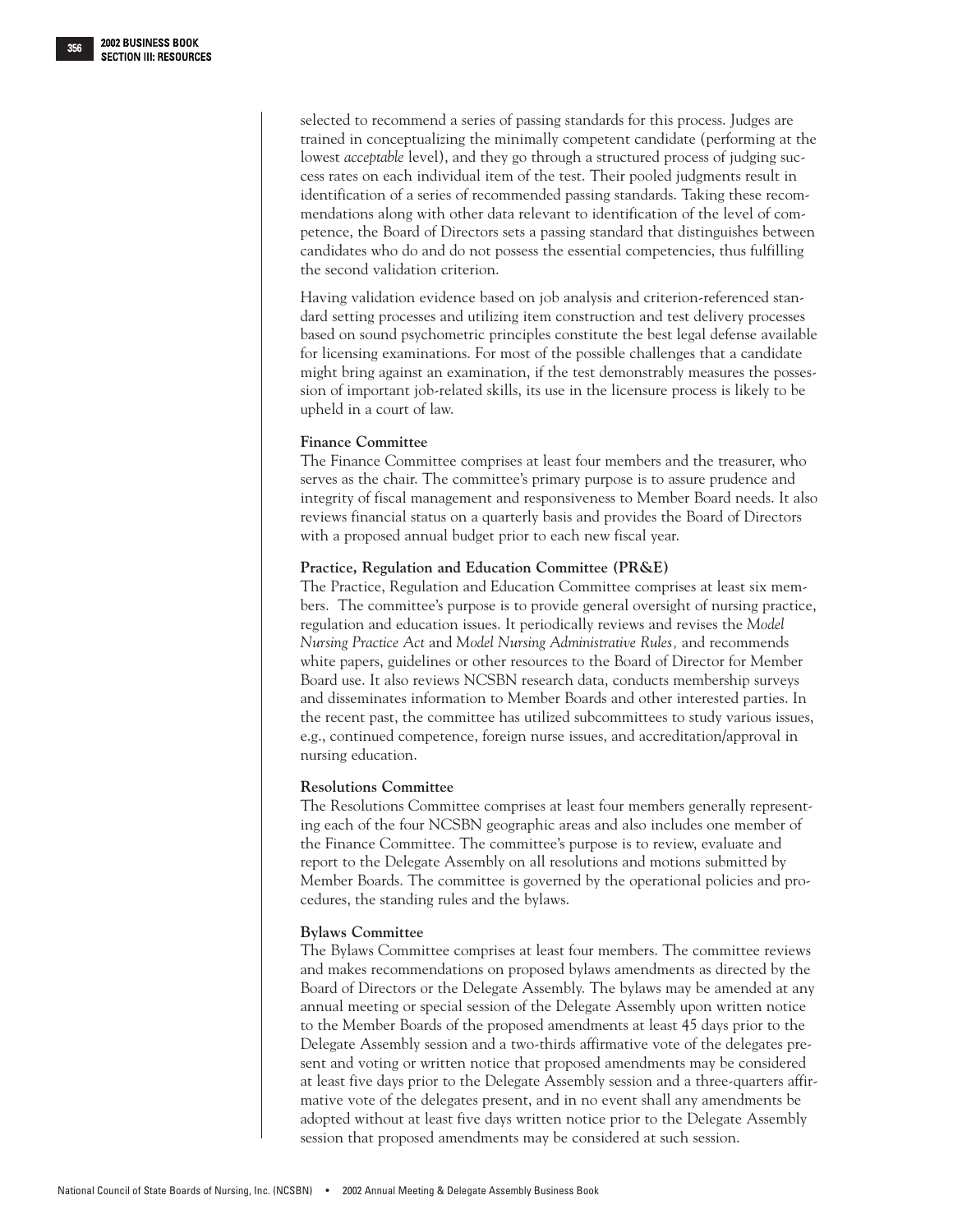## National Council Staff

NCSBN staff members are hired by the executive director. Their primary role is to implement the Delegate Assembly's and Board of Directors' policy directives and provide assistance to committees.

## General Delegate Assembly Information

Agendas for each session of the Delegate Assembly are prepared by the president in consultation with the Board of Directors and executive director and approved by the Board of Directors. At least 45 days prior to the Annual Meeting, Member Boards are sent the recommendations to be considered by the Delegate Assembly. A *Business Book* is provided to all Annual Meeting registrants which contains the agenda, reports requiring Delegate Assembly action, reports of the Board of Directors, reports of special and standing committees, and strategic initiatives and outcomes.

Prior to the annual session of the Delegate Assembly, the president appoints the credentials, elections and resolutions committees, as well as the Committee to Approve Minutes. The president must also appoint a timekeeper, a parliamentarian and pages.

The function of the Credentials Committee is to provide delegates with identification bearing the number of votes to which the delegate is entitled. It also presents oral and written reports at the opening session of the Delegate Assembly and immediately preceding the election of officers and Committee on Nominations. The Elections Committee conducts all elections that are decided by ballot in accordance with the bylaws and standing rules. The Resolutions Committee initiates resolutions if deemed necessary and receives, edits and evaluates all others in terms of their relationship to NCSBN's mission and fiscal impact to the organization. At a time designated by the president, it reports to the Delegate Assembly.

The parliamentarian keeps minutes of the Delegate Assembly. These minutes are then reviewed, corrected as necessary and approved by the Committee to Approve Minutes, which includes the executive director who serves as corporate secretary.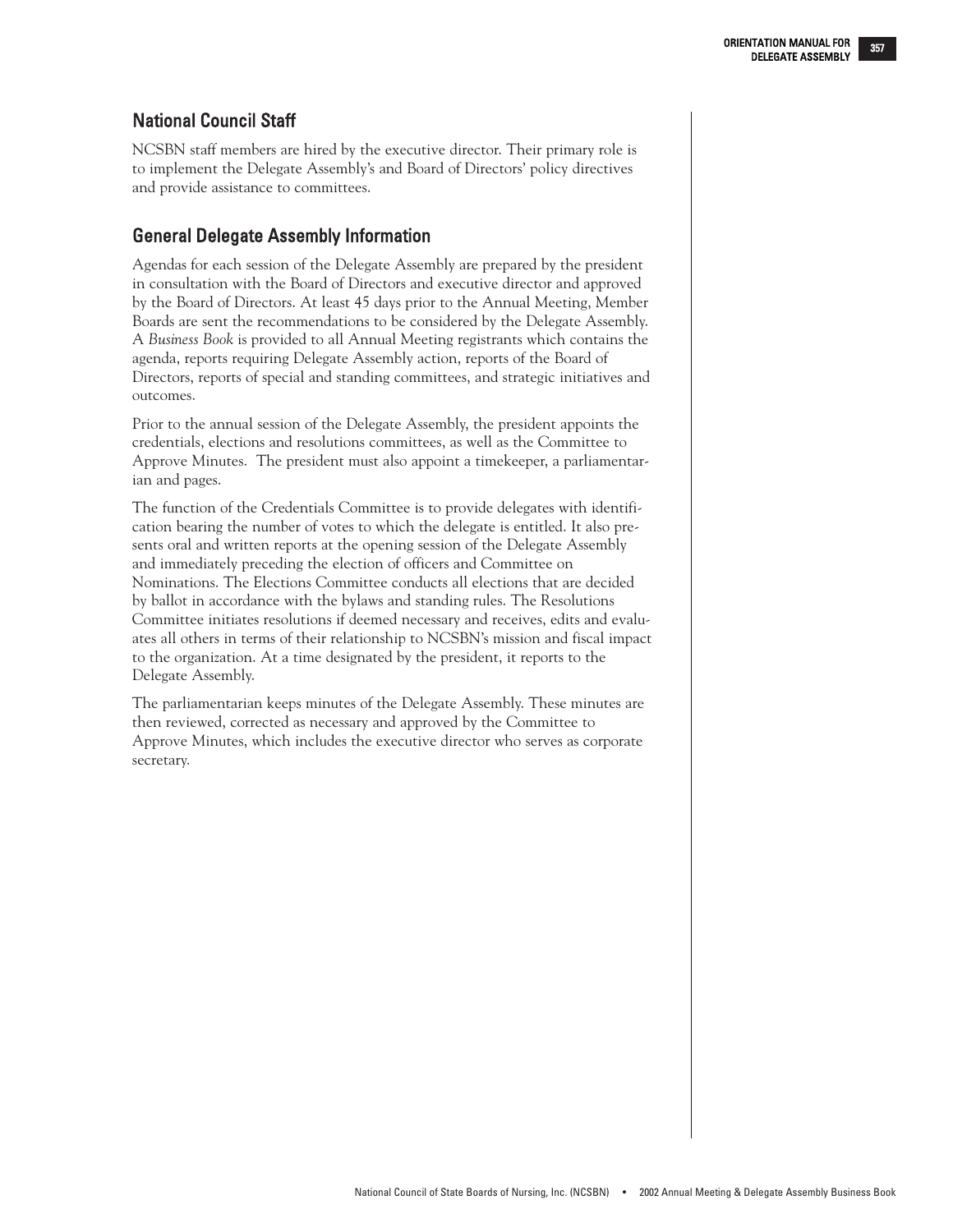<span id="page-9-0"></span>

# NCSBN Organizational Chart

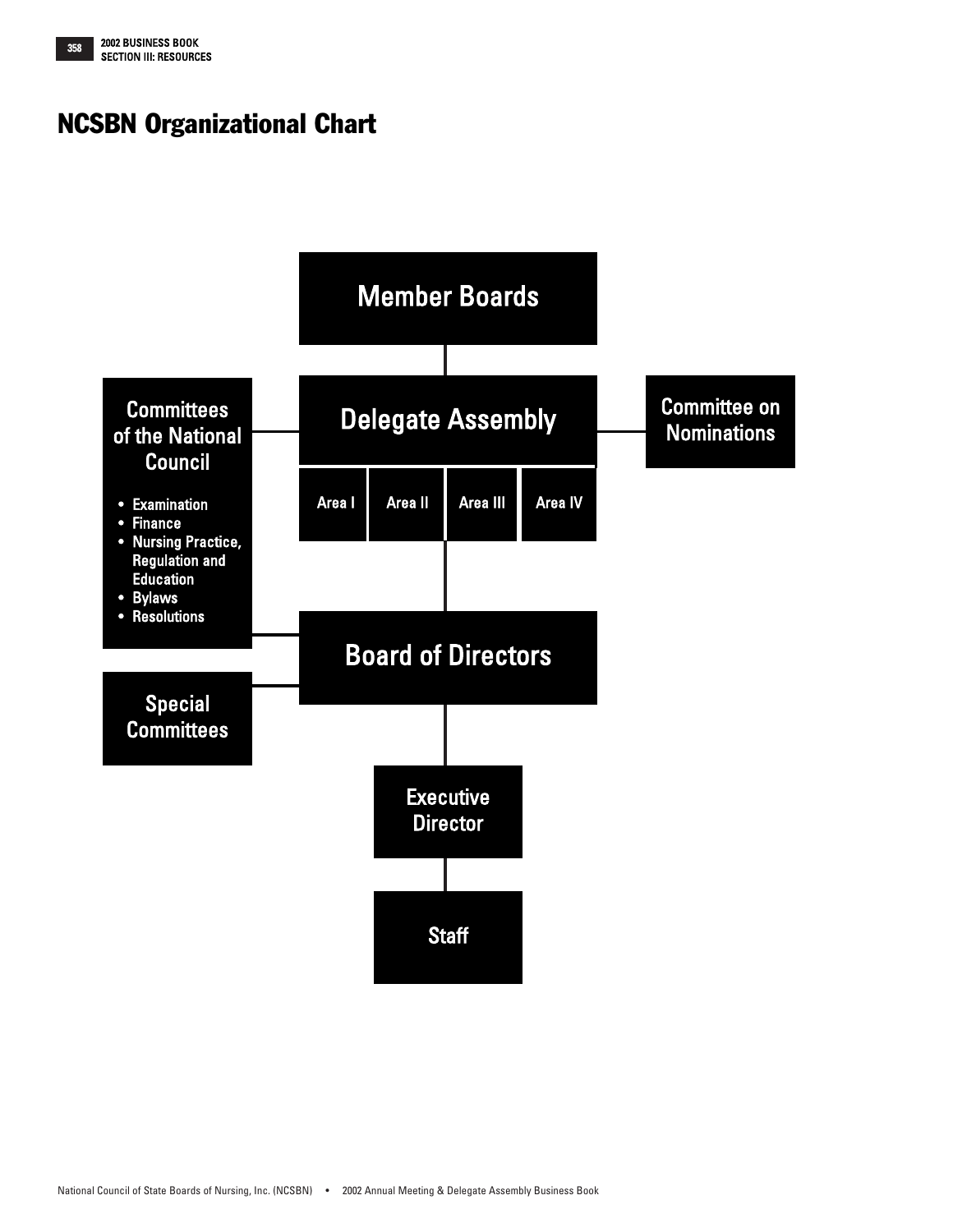# <span id="page-10-0"></span>NCSBN Glossary

## **AACN**

American Association of Colleges of Nursing or American Association of Critical Care Nurses.

## AANA

American Association of Nurse Anesthetists.

## AANP

American Academy of Nurse Practitioners.

## ACC

ACNM Certification Council Inc.

#### ACNM

American College of Nurse Midwives.

#### Accrediting Agency

An organization which establishes and maintains standards for professional nursing programs and recognizes those programs that meet these standards.

#### **AccuFacts**

A searchable electronic database of NCSBN documents that may be distributed to the public. Accessible to Member Boards via NCNET and the public via NCSBN's Web site.

#### **ADA**

Americans with Disabilities Act.

#### **ADR**

Alternative dispute resolution.

#### **Agent Role**

All health care practitioner licensing boards, including boards of nursing, are required to report final adverse licensure actions to the HIPDB (see Health Care Integrity and Protection Data Bank). NCSBN has been tracking disciplinary actions since 1981, and served in an agent role to assist most boards with reporting historical discipline data. NCSBN maintains ongoing agent services to continue support boards of nursing in meeting this federal reporting mandate.

#### **AMA**

American Medical Association. ANA American Nurses Association.

#### ANCC

American Nurses Credentialing Center.

#### ANSR

Americans for Nursing Shortage Relief, a consensus document.

## AONE

American Organization of Nurse Executives.

## APRN

Advanced Practice Registered Nurse. In NCSBN's *Model Nursing Practice Act*, this level of nursing practice is based on knowledge and skills acquired in basic nursing education; licensure as a registered nurse; a graduate level APRN program (accredited by 2003); and certification in the APRN specialty.

#### Area

One of four designated geographic regions of NCSBN's Member Boards.

| Area I     | Area II         | Area III    | Area IV       |
|------------|-----------------|-------------|---------------|
| Alaska     | <b>Illinois</b> | Alahama     | Connecticut   |
| American   | Indiana         | Arkansas    | Delaware      |
| Samoa      | lowa            | Florida     | District of   |
| Arizona    | Kansas          | Georgia     | Columbia      |
| California | Michigan        | Kentucky    | Maine         |
| Colorado   | Minnesota       | Louisiana   | Maryland      |
| Guam       | Missouri        | Mississippi | Massachusetts |
| Hawaii     | Nebraska        | N. Carolina | New Hampshire |
| Idaho      | N. Dakota       | Oklahoma    | New Jersey    |
| Montana    | 0hio            | S. Carolina | New York      |
| Nevada     | S. Dakota       | Tennessee   | Pennsylvania  |
| New Mexico | W. Virginia     | Texas       | Puerto Rico   |
| N. Mariana | Wisconsin       | Virginia    | Rhode Island  |
| Islands    |                 |             | Vermont       |
| Oregon     |                 |             | U.S. Virgin   |
| Utah       |                 |             | Islands       |
| Washington |                 |             |               |
| Wyoming    |                 |             |               |

## ASI

Assessment Systems Incorporated, now called CAT\*ASI.

#### Assessment Strategies

Test service for Canadian Nurses Association.

#### Blueprint

The organizing framework for an examination which includes the percentage of items allocated to various categories.

#### Board of Directors (BOD)

Board of Directors of the NCSBN of State Boards of Nursing, whose authority is to transact the business and bylaws of the affairs of NCSBN.

#### Bylaws

The rules which govern the internal affairs of an organization.

#### CAC

Citizen Advocacy Center.

## CAT

Computerized Adaptive Testing.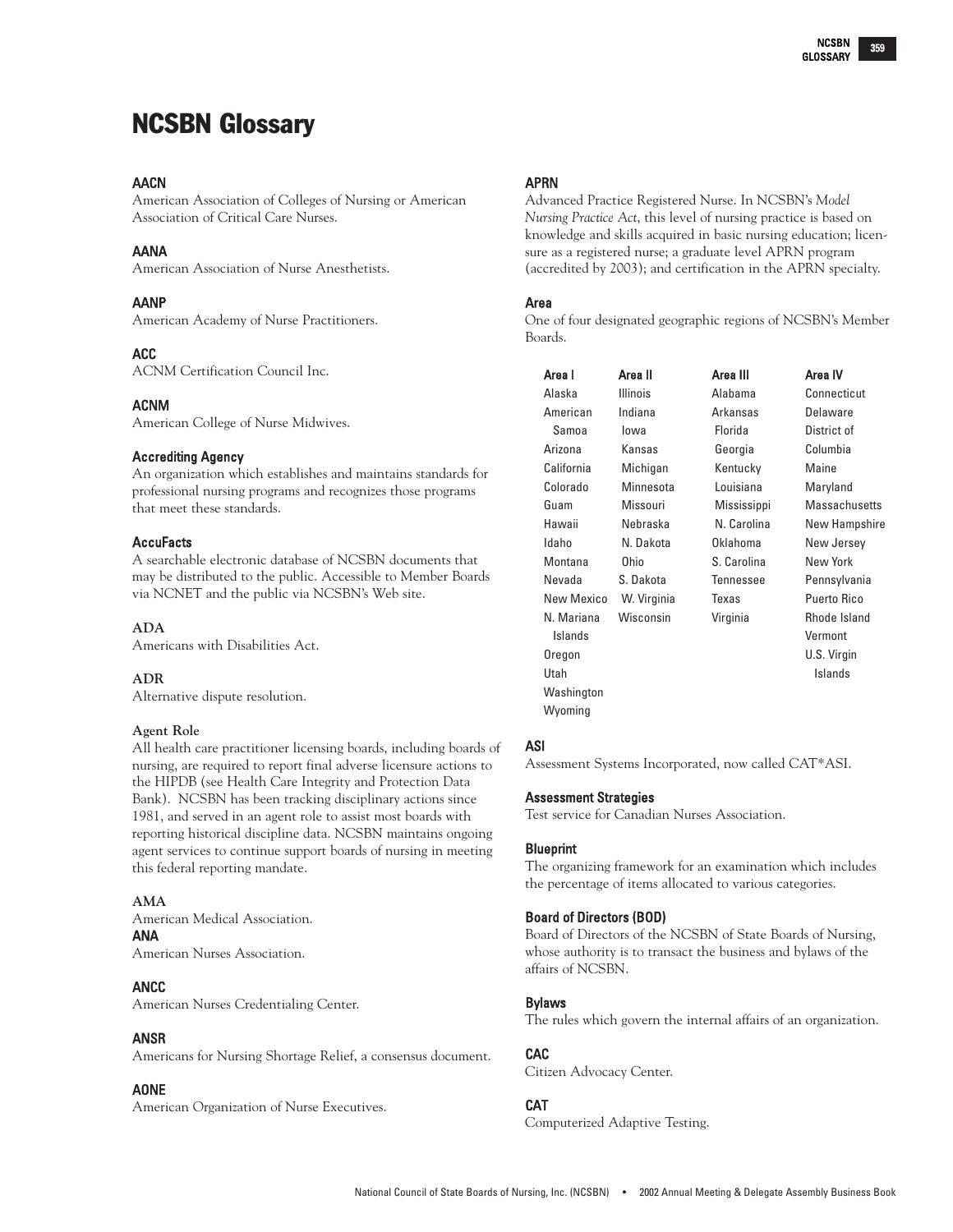## CAT\*ASI

The test service for the National Nurse Aide Assessment Program (NNAAP). Formerly known as ASI.

## **CCAP**

Continued Competence Accountability Profile. This is no longer an active project of NCSBN. It provided a framework for the licensed nurse to document learning needs, learning plans and goals/objectives, strategies for development and evaluation as to whether or not goals/objectives have been achieved. It is an expected activity of all licensed nurses to reflect lifelong learning activities and application to daily practice. The profile is, in essence, the application of the nursing process to one's own competence and professional development and accountability.

## **CCNA**

Council on Certification of Nurse Anesthetists.

## **CCNE**

Commission on Collegiate Nursing Education.

## CEPN-LTC

Certification Examination for Practical Nurses in Long-Term Care.

## Certification Program

An examination designed by a certifying body to evaluate candidates.

## Certifying body

A non-governmental agency that validates by examination, based on predetermined standards, an individual nurse's qualifications and knowledge for practice in a defined functional or clinical area of nursing (NC)

## CGFNS

The Commission on Graduates of Foreign Nursing Schools. An agency providing credentialing services for foreign-educated nurses, as well as a certification program designed to predict success on the NCLEX-RN® examination.

## CLEAR

Council on Licensure, Enforcement and Regulation. An organization of regulatory boards and agencies, headquartered in Lexington, Kentucky.

## CMS

Center for Medicine & Medicaid Services, an agency of the US Department of Health & Human Services; formerly called the Health Care Financing Administration (HCFA).

## CNM

Certified Nurse Midwife.

## **CNS**

Clinical Nurse Specialist.

## **CON**

Committee on Nominations. The elected committee of the NCSBN responsible for preparing a slate of qualified candidates for each year's elections. The Committee on Nominations' members serve one-year terms.

## CPR

*Candidate Performance Report*, available from NCSBN's Testing Services.

## CRNA

Certified Registered Nurse Anesthetist.

## CRNE

Canadian Registered Nurse Examination. Canadian Nurse's Association Nurse Licensure Examinations.

## **CSCC**

Candidate Services Call Center. Prometric's national facility for candidate scheduling and inquiry for all their examinations (formerly National Registration Center or NRC).

## CSG

Council of State Governments. NCSBN will be a member at the Association Member level for FY02-03.

## **CTIA**

Cellular Telecommunications and Internet Association.

## DDB

Disciplinary data bank. An NCSBN data management system, used between 1981 and 2000 to provide a database of disciplinary actions reported by Member Boards. The DDB data was incorporated into Nur*sys*™, which continues to provide tracking of disciplinary data reported by Boards of Nursing.

## DEA

US Drug Enforcement Association.

## Delegate Assembly (DA)

The membership body of the NCSBN that comprises 61 Member Boards. Each Member Board is entitled to two votes. Provides direction through adoption of the mission, strategic initiatives and outcomes; adoption of position statements and actions.

## Department of Education (DOE)

U.S. Department of Education.

## Diagnostic Profile

The document sent to failing candidates reflecting their performance on various aspects of the NCLEX® examination by test plan content area.

## DIF

Differential Item Functioning or a statistical measure of potential item bias.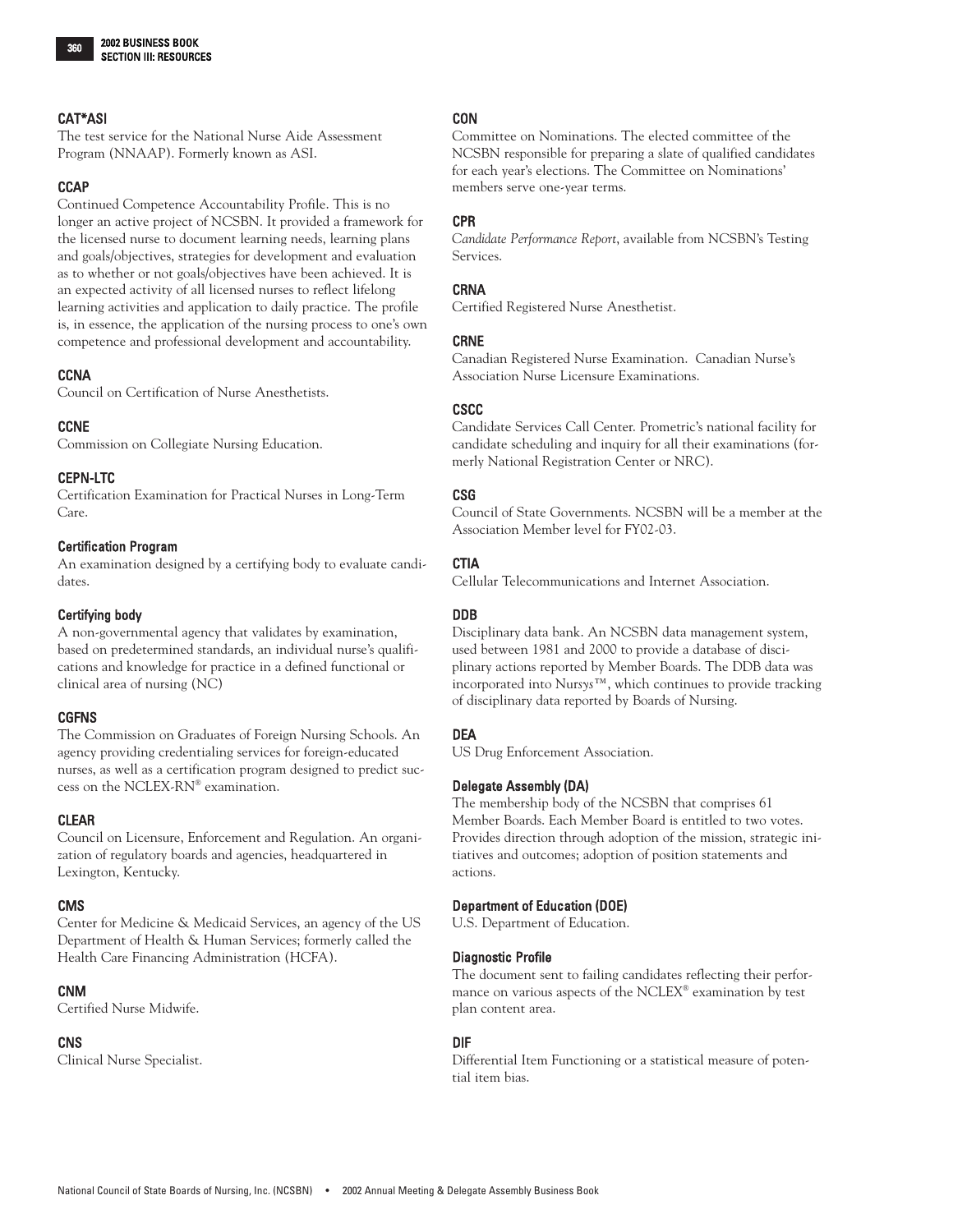#### Direct Registration

A method of submitting candidate registrations for the NCLEX® examination. Registrations are submitted by candidates, with the \$200 fee directly to The Chauncey Group. (Note: this will change in 2002 with the transition to a new test services vendor, Pearson Professional Testing.) An option for telephone registration is available for \$212.

#### **Director**

A member of a board of directors who is does not serve as an officer on the board.

## EC

Examination Committee, a standing committee of NCSBN.

## EIRs

Electronic Irregularity Reports. Reports written by the test center staff on the day of testing regarding any irregularities occurring during NCLEX® examination testing. These reports are forwarded by Sylvan overnight to The Chauncey Group (new vendor Pearson Professional testing will receive these in 2002 with the transition of test services vendors) and NCSBN. NCSBN forwards the EIRs to the Member Board where the candidate is seeking licensure.

## Electronic Access

Member Boards' direct inquiry of the NCSBN Disciplinary Tracking System via NCNET for information regarding disciplinary history of action(s) taken against a nurse's license.

## EO Network

Executive Officer Network.

## EPR

Examinee Performance Record.

## ESL

English as a Second Language.

## FARB

Federation of Associations of Regulatory Boards. FARB provides a forum for individuals and organizations to share information related to professional regulation, particularly in the areas of administration, assessment and law. NCSBN holds a seat on the FARB Board of Directors.

## Fiscal Year (FY)

October 1 to September 30 at the NCSBN.

## **HCFA**

Health Care Financing Administration, an agency of the federal government under the US Department of Health and Human Services and now called CMS.

## **HHS**

US Department of Health & Human Services.

#### HIPDB

Healthcare Integrity and Protection Data Bank. A national data collection program mandated and operated by HRSA for the reporting of final adverse actions against health care providers, suppliers or practitioners as required by the Health Insurance Portability and Accountability Act of 1996.

## **HRSA**

Health Resources and Services Administration. An agency of the federal government under the Department of Health and Human Services.

## ICN

International Council of Nurses.

## ICONS

The Interagency Conference on Nursing Statistics. Members include the American Association of Colleges of Nursing, American Association of Critical Care Nurses, American Organization of Nurse Executives, American Nurses' Association, Bureau of Labor Statistics, Division of Nursing (HRSA), National Center for Health Statistics, NCSBN of State Boards of Nursing, National League for Nursing and American Association of Nurse Anesthetists.

## INS

Immigration and Naturalization Services. An agency of the U.S. Department of Justice.

#### Interstate Compact

An agreement (contract) between two or more states (usually adopted by legislation) which have the force and effect of statutory law.

## IOM

Institute of Medicine.

## Item

A test question.

## Item Response Theory (IRT)

A family of psychometric measurement models based on characteristics of examinees' item responses and item difficulty. Their use enables many measurement benefits (see Rasch Model).

#### Item Reviewers

Individuals who review newly written items developed for the NCLEX-RN® and NCLEX-PN® examinations.

#### Item Writers

Individuals who write test questions for the NCLEX-RN® examination, NCLEX-PN® examination.

#### IWHPR

Interprofessional Workgroup on Health Professions Regulation.

## JCAHO

Joint Commission on Accreditation of Healthcare Organizations.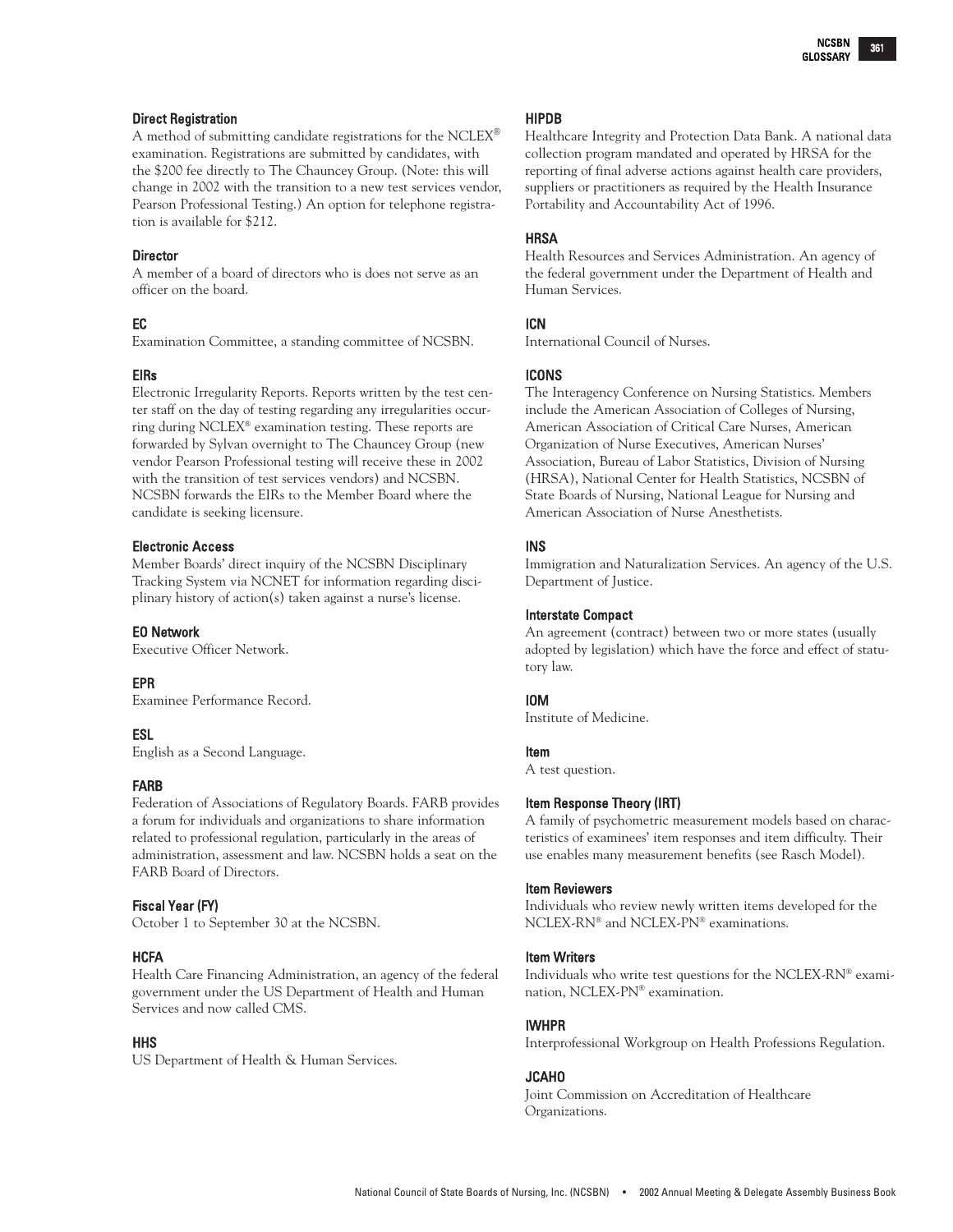## JRC

Joint Research Committee. This committee consists of three NCSBN and three NCS Pearson staff members, and three external researchers. The committee is the vehicle through which research is funded for the NCLEX® examination program. Funding is provided jointly by the NCSBN and NCS Pearson.

#### KSA

Knowledge, skill and ability statements.

#### Logit

A unit of measurement used in IRT models. The logarithmic transformation of an odds ratio creates an equal interval, logit scale on which item difficulty and person ability may be jointly represented.

#### MNAR

*Model Nursing Administrative Rules*. (A publication of the NCSBN.)

#### MBOS & Expedite

Member Board Office System. The software, including expedite manager, used in many Member Board offices to communicate electronically with The Chauncey Group regarding NCLEX® examination candidates.

#### Member Board

A jurisdiction which is a member of the NCSBN.

#### MNPA

*Model Nursing Practice Act*. A publication of the NCSBN.

## MR

Mutual recognition. A mutual recognition model for nursing regulation was adopted by the August 1997 Delegate Assembly, and language for an interstate compact that would facilitate mutual recognition was adopted by a special session of the Delegate Assembly in December 1997.

#### **MSR**

Multistate regulation.

#### NAFTA

North American Free Trade Agreement (Canada, Mexico and the United States). Addresses trade in services and contains requirements and encouragement related to harmonization of qualifications for professional practice in the three countries.

#### NAP

Nursing Assistive Personnel. Also, Nur*sys*™ Advisory Panel, an NCSBN committee.

#### NAPNES

The National Association for Practical Nurse Education and Service.

## NCSBN Strategic Plan

Strategic initiatives, and outcomes of NCSBN spanning a threeyear period.

#### NCBPNP/N

National Certification Board of Pediatric Nurse Practitioners and Nurses.

## NCC

National Certification Corporation for the Obstetric, Gynecologic and Neonatal Nursing Specialties.

#### NCLEX-RN® Examination

NCSBN Licensure Examination-Registered Nurse

## NCLEX-PN® Examination

NCSBN Licensure Examination-Practical Nurse

## NCLEX® Program Reports

Published twice per year for subscribing schools of nursing, the *NCLEX® Program Reports* provide administrators and faculty in nursing education programs with information about the performance of their graduates on the NCLEX examination. Included in the *NCLEX® Program Reports* is information about a program's performance by the *NCLEX® Test Plan* dimensions and by content areas. Data about a program's rank nationally and within the program's state also are included.

## NCLEX® Quarterly Reports

The NCLEX® Quarterly Reports summarize the performance of all first-time candidates educated in a given jurisdiction who were tested in a given quarter, and the national group of candidates. They also provide a summary of the preceding three quarters' passing rates. (Previously known as green sheets.)

#### NCNET

NCSBN Network. NCSBN's electronic network for Member Boards, on which a variety of software services are delivered (e.g., EDWARD, DDB, EIRs, SAVHI, etc.).

## NCS Pearson

This testing vendor will be the test service provider for the NCLEX® examination beginning October 1, 2002.

#### NCSBN

Abbreviated form of National Council of State Boards of Nursing, Inc.

#### NFLPN

National Federation of Licensed Practical Nurses.

## NLC

Nurse Licensure Compact. An agreement establishing reciprocal licensing arrangements between party states for licensed practical/vocational nurses and registered nurses.

## NLCA (Nurse Licensure Compact Administrators)

Organized body of the heads of nurse licensing boards for states that have adopted and implemented the Nurse Licensure Compact.

#### NLN

National League for Nursing.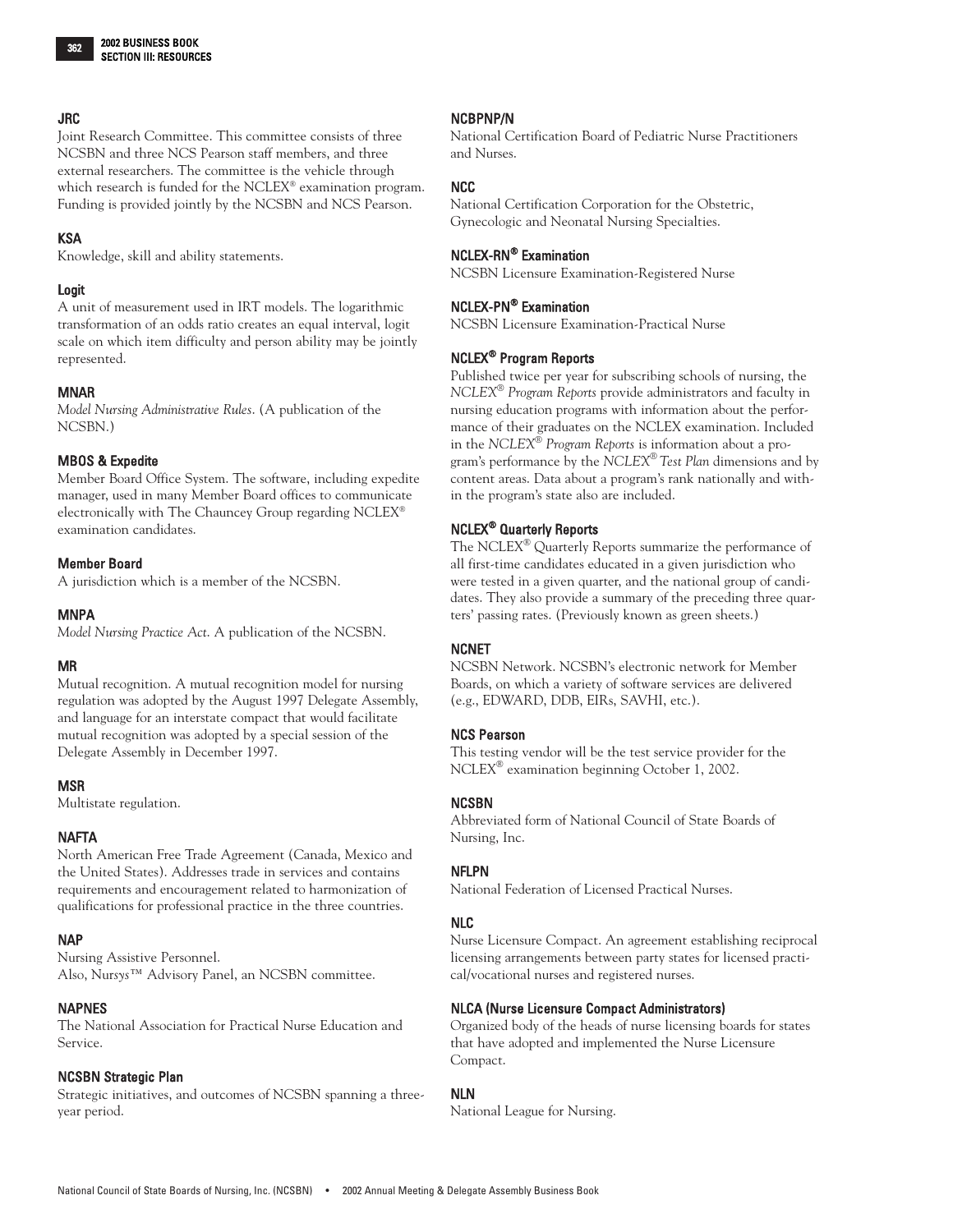## NLNAC

National League for Nursing Accrediting Commission, Inc.

## NNAAP™

National Nurse Aide Assessment Program. The nurse aide certification examination developed by the NCSBN and CAT\*ASI.

## NP

Nurse Practitioner.

## NPDB

National Practitioner Data Bank. A federally mandated program for collecting data regarding health care practitioners. The NPDB has been in operation for ten years and requires-medical malpractice payment reports for all health care practitioners, and reports of discipline and clinical privilege/society actions regarding physicians and dentists. Mandatory reporting of licensure actions regarding other health care practitioners, including nurses, is required by section 1921 of the Social Security Act (originally enacted in P.L.100-93, section five).

## NP&E

Nursing Practice and Education Committee. The former name of a standing committee of NCSBN, now called PR&E Committee.

## N-PEC

Nursing Practice and Education Consortium.

## NPI

National Provider Identifier. On May 7, 1998, rules were posted in the *Federal Register* proposing a standard for a national health care provider identifier and requirements for its use by health plans, health care clearinghouses and health care providers. This is planned to be a new, unique eight-character alpha-numeric identifier.

## Nursys™

A comprehensive database developed by NCSBN, containing demographic information on all licensed nurses and an unduplicated count of licensees and serving as a foundation for a variety of services, including the disciplinary tracking system, licensure verification, interstate compact functions and research on nurses.

## OBRA 1987

Omnibus Budget Reconciliation Act of 1987 (contains requirements for nurse aide training and competency evaluation).

## **Officer**

An member of a board of directors who serves in an officer position, such as president, vice president or treasurer.

## PERC

Practice, Education, and Regulation Congruence Task Force. A committee of NCSBN.

## Pew Taskforce on Health Care

The Pew Health Professions Commission charged the Taskforce on Health Care Workforce Regulation to identify and explore how regulation protects the public's health and propose new approaches to health care workforce regulation to better serve the public's interest. The task force was composed of eight individuals with legal, policy and public health expertise. Its recommendations were issued in late 1995.

## PPC

Pearson Professional Centers are testing locations where candidates will take the NCLEX® examinations beginning with the testing vendor transition in 2002.

## PPI

Practice & Professional Issues Survey. A survey conducted twice each year to collect information from entry-level nurses on practice activities.

## Practice (Job) Analysis

A research study that examines the practice of newly licensed job incumbents (RNs, LPN/VNs) or new nursing assistants. The results are used to evaluate the validity of the test plans/blueprints that guide content distribution of the licensure examinations or the nurse aide competency evaluation.

## PR&E

Practice, Regulation and Education Committee. A standing committee of NCSBN.

## PREP

Practitioner Remediation and Enhancement Partnership, sponsored by CAC. NCSBN is a member of the national advisory board.

## Pre-Test Items

Newly written test questions placed into examinations for the purpose of gathering statistics. Pre-test items are not used in determining the pass/fail result.

## Prometric

The computer-based testing division of Thomson Learning.

## Prometric Technology Centers (PTCs)

Prometric Technology Centers are Prometric's high-stakes testing centers responsible for the secure delivery of computerized examinations. The NCLEX® examinations are administered in more than 200 PTCs located in the United States and its territories.

## **Psychometrics**

The scientific field concerned with all aspects of educational and psychological measurement (or testing), specifically achievement, aptitude and mastery as measured by testing instruments.

## PTC

Prometric Technology Centers.